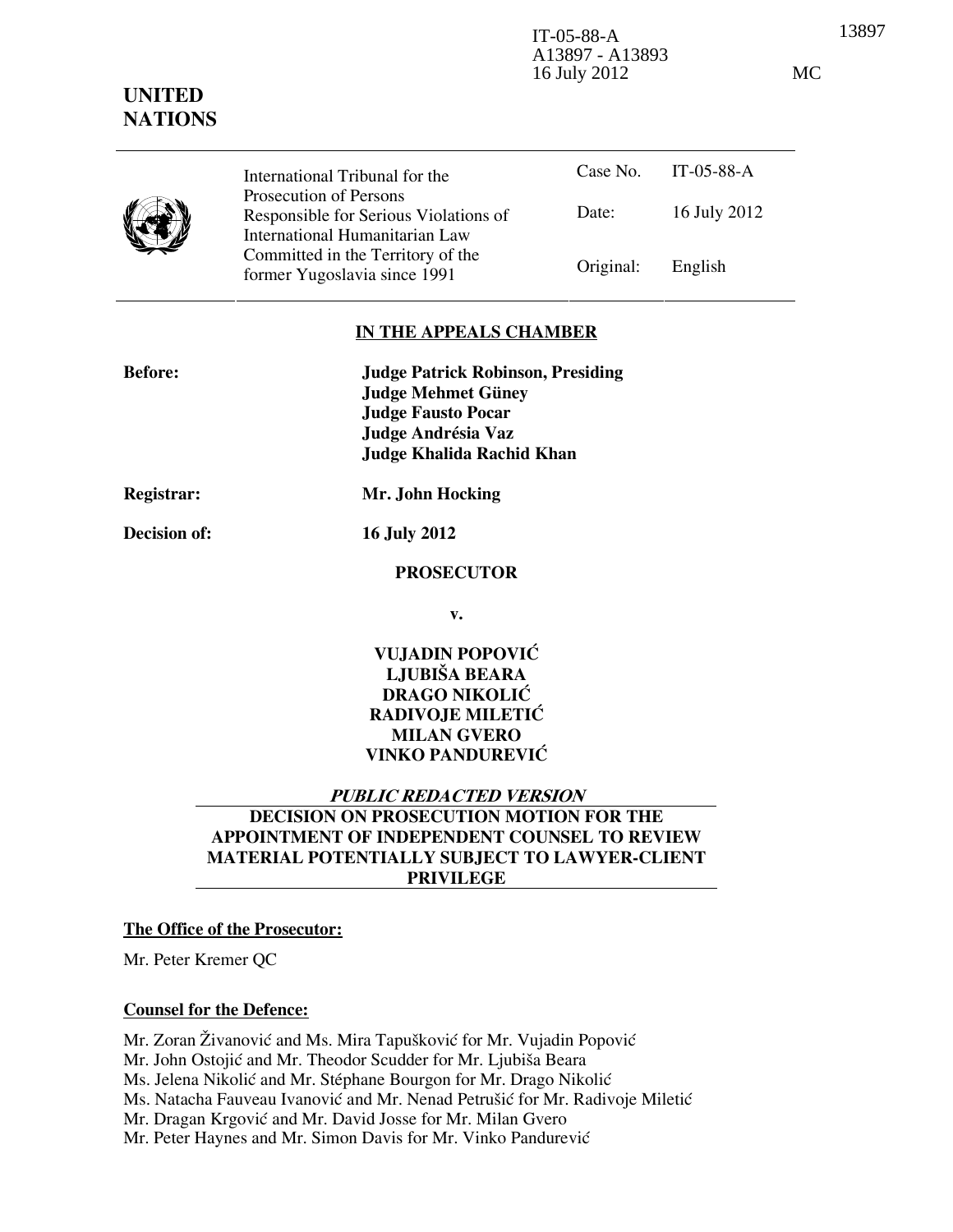1. The Appeals Chamber of the International Tribunal for the Prosecution of Persons Responsible for Serious Violations of International Humanitarian Law Committed in the Territory of the former Yugoslavia since 1991 ("Appeals Chamber" and "Tribunal", respectively) is seised of the "Prosecution Motion for the Appointment of Independent Counsel to Review Material Potentially Subject to Lawyer-Client Privilege", filed confidentially with confidential annexes by the Office of the Prosecutor ("Prosecution") on 18 November 2011 ("Motion"). The defendants in this case, namely, Vujadin Popović, Ljubiša Beara, Drago Nikolić, Radivoje Miletić, Milan Gvero and Vinko Pandurević ("Defendants") did not file responses to the Motion.

## I. BACKGROUND

2. On 2 December 2009, the Ministry of Interior of the Republic of Serbia ("Serbian Authorities") conducted searches of residences associated with two former officials of the Main Staff of the Army of Republika Srpska and handed over the material seized to the Prosecution on 22 January  $2010<sup>1</sup>$  While reviewing and indexing the seized material, a Prosecution investigation team identified "what appeared to be material potentially originating from defence counsel in the Popović et al. case".<sup>2</sup> Conforming to a protocol issued by a Prosecution Senior Trial Attorney,<sup>3</sup> the Prosecution investigation team identified, isolated, and placed this material on a single DVD and then, without reviewing the material, turned it over to the Prosecution Chief of Operations together with the 11 original DVDs received from the Serbian Authorities that contained the original seized material.<sup>4</sup> The Prosecution asserts that no further inspection of the material was conducted and all documents and communications related to the potentially privileged material were deleted from the Prosecution's hard-drives.<sup>5</sup>

3. On 9 March 2010, the Serbian Authorities submitted additional material to the Prosecution from which further potentially privileged material was identified upon initial review.<sup>6</sup> The OTP Protocol was also followed in relation to this material.<sup>7</sup>

 $\overline{a}$ 

<sup>&</sup>lt;sup>1</sup> Motion, para. 2; Confidential OTP Report of Investigator Blaszczyk Tomasz [REDACTED] dated 29 January 2010, annexed to the Motion ("OTP Report of 29 January 2010"), paras 1-2.

<sup>2</sup> Motion, para. 2; OTP Report of 29 January 2010, paras 2-3.

<sup>&</sup>lt;sup>3</sup> Confidential "[REDACTED] Search Material Protocol" issued by Peter McCloskey on 25 January 2010, annexed to the Motion ("OTP Protocol"), p. 2.

<sup>4</sup> Motion, paras 2-3; OTP Report of 29 January 2010, paras 5-15.

<sup>5</sup> Motion, para. 3; OTP Report of 29 January 2010, para. 16.

<sup>&</sup>lt;sup>6</sup> Motion, para. 4.

<sup>&</sup>lt;sup>7</sup> Motion, para. 4.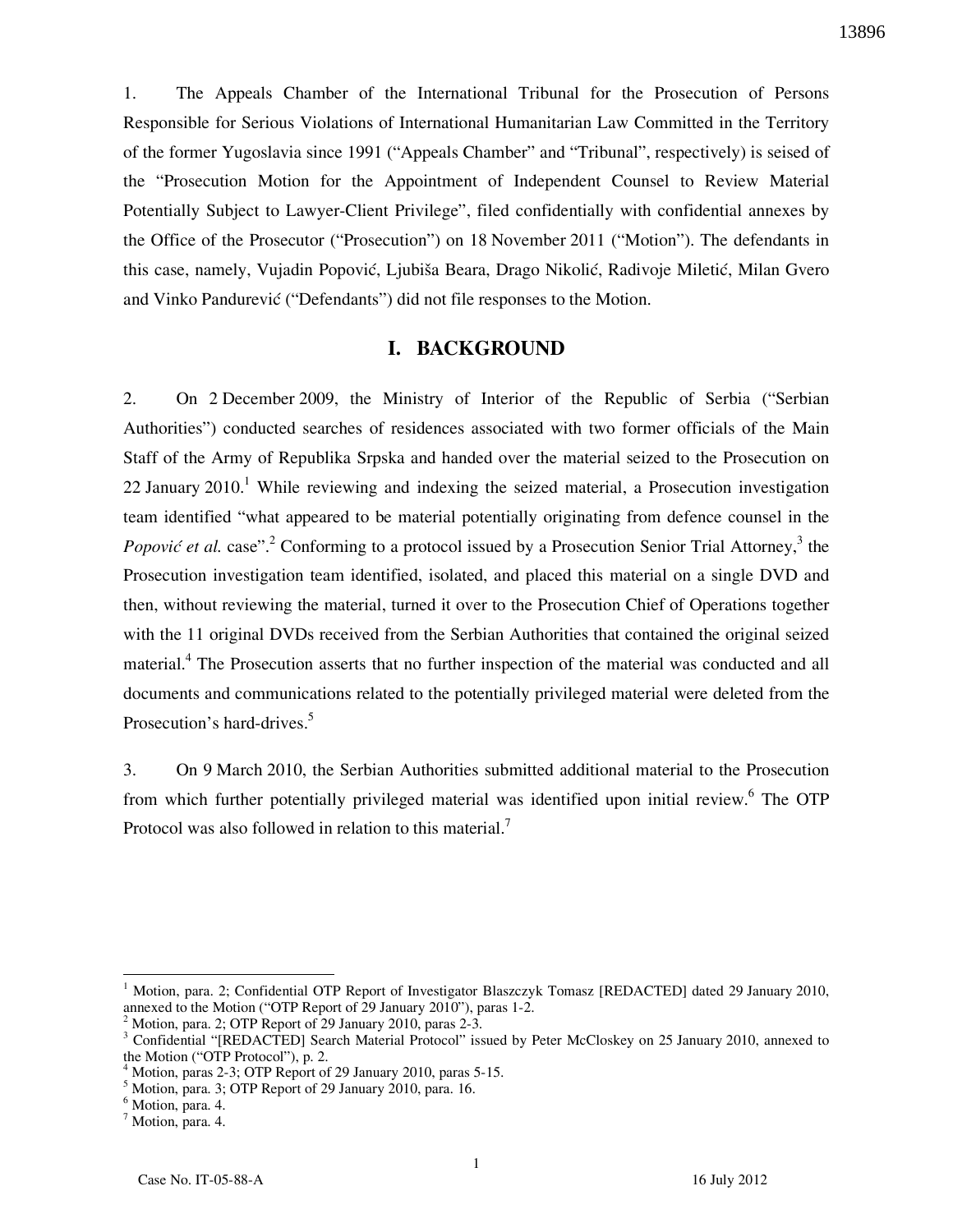# II. SUBMISSIONS

4. In order to satisfy its ongoing disclosure obligations, the Prosecution requests the Appeals Chamber to appoint an independent counsel to review the potentially privileged material received from the Serbian Authorities on 22 January 2010 and 9 March 2010 ("Potentially Privileged Material") for the limited purpose of determining whether any lawyer-client privilege applies.<sup>8</sup> In this manner, if any material subject to lawyer-client privilege is identified, the privilege holders can be given the opportunity to bring a lawyer-client privilege claim.<sup>9</sup> The Prosecution also requests that the competent judicial authority be designated to adjudicate any dispute which may arise between the appointed independent counsel and any potential privilege holder as to whether privilege applies to some or all of the Potentially Privileged Material.<sup>10</sup>

5. In support of its request, the Prosecution argues that the appointment of an independent counsel would avoid exposing Prosecution staff to the Potentially Privileged Material and would thus safeguard the rights of potential privilege holders as well as the Defendants' fair trial rights.<sup>11</sup> The Prosecution further asserts that, "[f]or the same reason, Chambers should avoid reviewing the Potentially Privileged Material".<sup>12</sup> The Prosecution submits that the Potentially Privileged Material should be reviewed by a party that has "no conflict of interest with the *Popović et al.* case or any other related case before the Tribunal".<sup>13</sup>

6. In the alternative, the Prosecution seeks guidance from the Appeals Chamber on the appropriate procedure for the Prosecution to adopt in order to protect the rights of potential privilege holders and to safeguard the fair trial rights of the Defendants, while enabling it to comply with its obligations under the Tribunal's Rules of Procedure and Evidence ("Rules") and the Statute of the Tribunal ("Statute").<sup>14</sup>

#### III. DISCUSSION

7. The Appeals Chamber recalls that, pursuant to Rule 97 of the Rules, all communications between lawyer and client shall be regarded as privileged, and consequently not subject to disclosure in the absence of the client's consent or voluntary disclosure to a third party. This privilege is vital to the defence of an accused or appellant by allowing for the open communication

 $\overline{a}$ 

<sup>8</sup> Motion, paras 6-9.

<sup>&</sup>lt;sup>9</sup> Motion, para. 7.

 $10$  Motion, paras 10, 12.

<sup>&</sup>lt;sup>11</sup> Motion, para. 8.

<sup>&</sup>lt;sup>12</sup> Motion, para. 8.

<sup>&</sup>lt;sup>13</sup> Motion, para. 9.

<sup>&</sup>lt;sup>14</sup> Motion, paras 11, 13.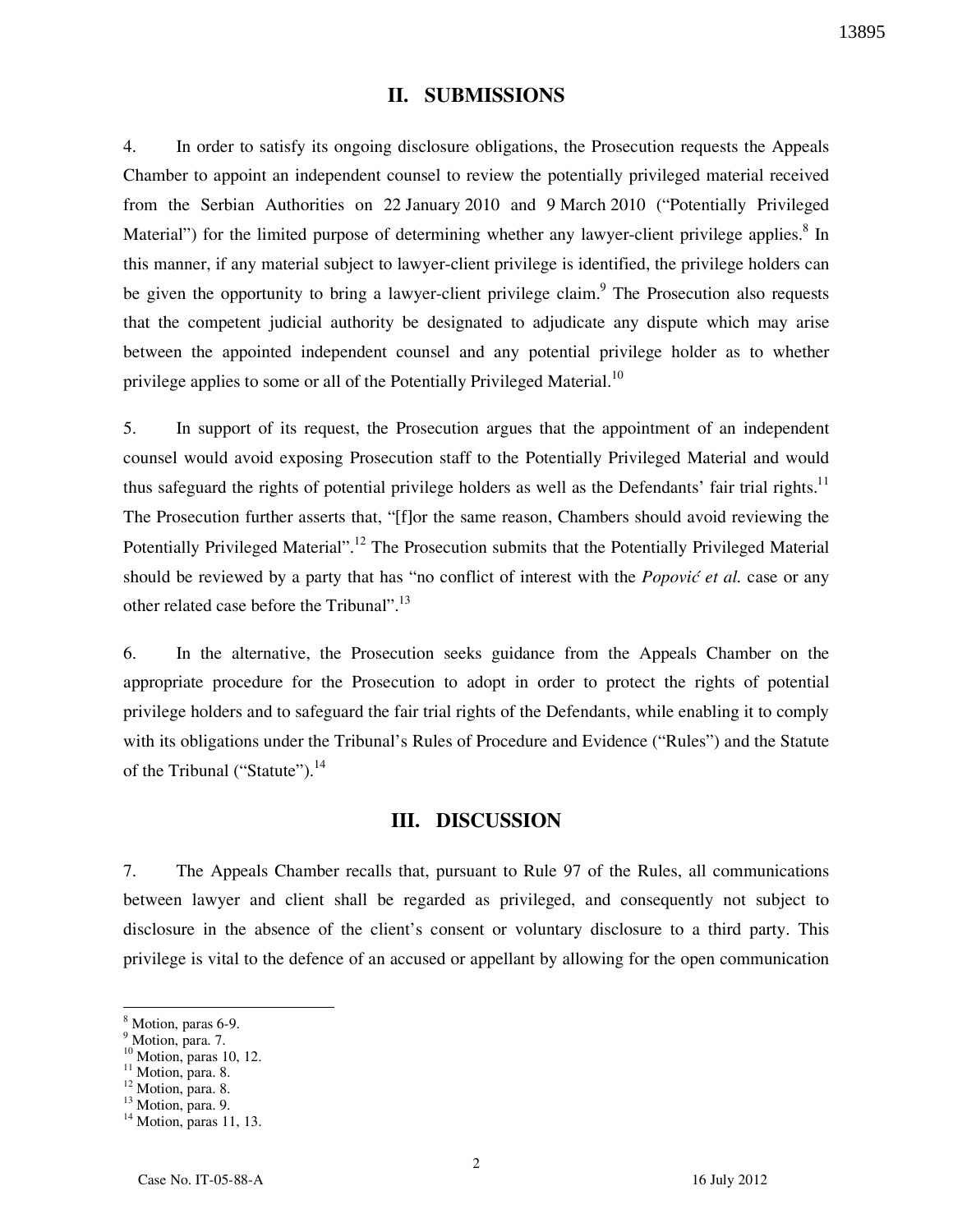between attorney and client necessary for effective legal assistance as guaranteed under Article 21(4)(d) of the Statute. In the circumstances of this case, the Appeals Chamber finds that should the Prosecution take steps to fulfil its disclosure obligations, a risk would arise that privileged communications would be exposed to the Prosecution to the detriment of the Defendants. This creates a conflict for the Prosecution, which must meet its disclosure obligations under Rules 66 and 68 of the Rules while currently in possession of the Potentially Privileged Material.

8. Despite it being within the ambit of the Appeals Chamber to review the Potentially Privileged Material, there also exists a risk that communications between any of the Defendants and their legal counsel could be revealed to the Appeals Chamber. Additionally, as the Potentially Privileged Material comprises a voluminous amount of documentation,<sup>15</sup> should the Appeals Chamber review the Potentially Privileged Material there will be a considerable delay in the appellate proceedings. In light of the above, and out of concern for efficiency and expeditiousness, the Appeals Chamber considers that the best course of action under the circumstances presented is for a Judge of the Tribunal not sitting on the *Popović et al.* Bench to review the Potentially Privileged Material in order to determine whether lawyer-client privilege attaches to any of the material in question.

9. The Appeals Chamber recalls the function of the President of the Tribunal ("President") to coordinate the work of the Chambers, which includes the power to assign the resolution of judicial matters to a Trial Chamber, a bench of three judges, or a single judge.<sup>16</sup> Accordingly, the Appeals Chamber finds it appropriate to refer the matter to the President and to request that the President designate a Judge to review the Potentially Privileged Material.

## IV. DISPOSITION

10. For the foregoing reasons, pursuant to Rules 54 and 107 of the Rules, the Appeals Chamber hereby GRANTS the Motion IN PART, in that it:

#### RESPECTFULLY REQUESTS the President:

- A. To designate a Judge ("Designated Judge") to review the Potentially Privileged Material in camera;
- B. To consider directing the Designated Judge:

 $\overline{a}$ <sup>15</sup> See OTP Report of 29 January 2010, paras 2, 10.